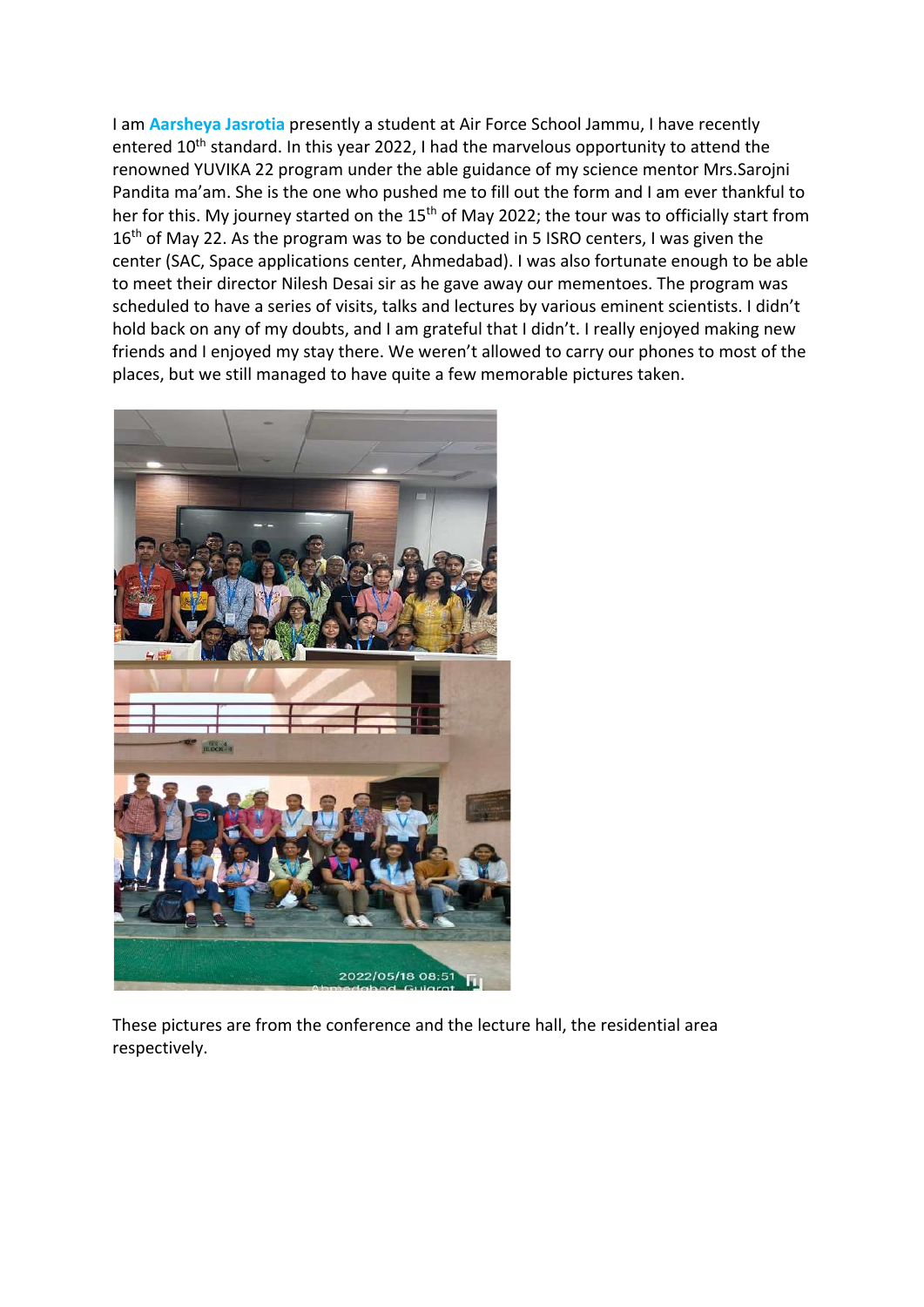We also visited the science city in Ahmedabad, Gujarat as a part of our tour. We received badges there with certificates and had a lot of fun. We also visited their famous robot café there and it was epic. Here is a memorable click from there:



Here is one from the visit at vedshala



My favorite trip was to the Institute of Plasma Research, Ahmedabad

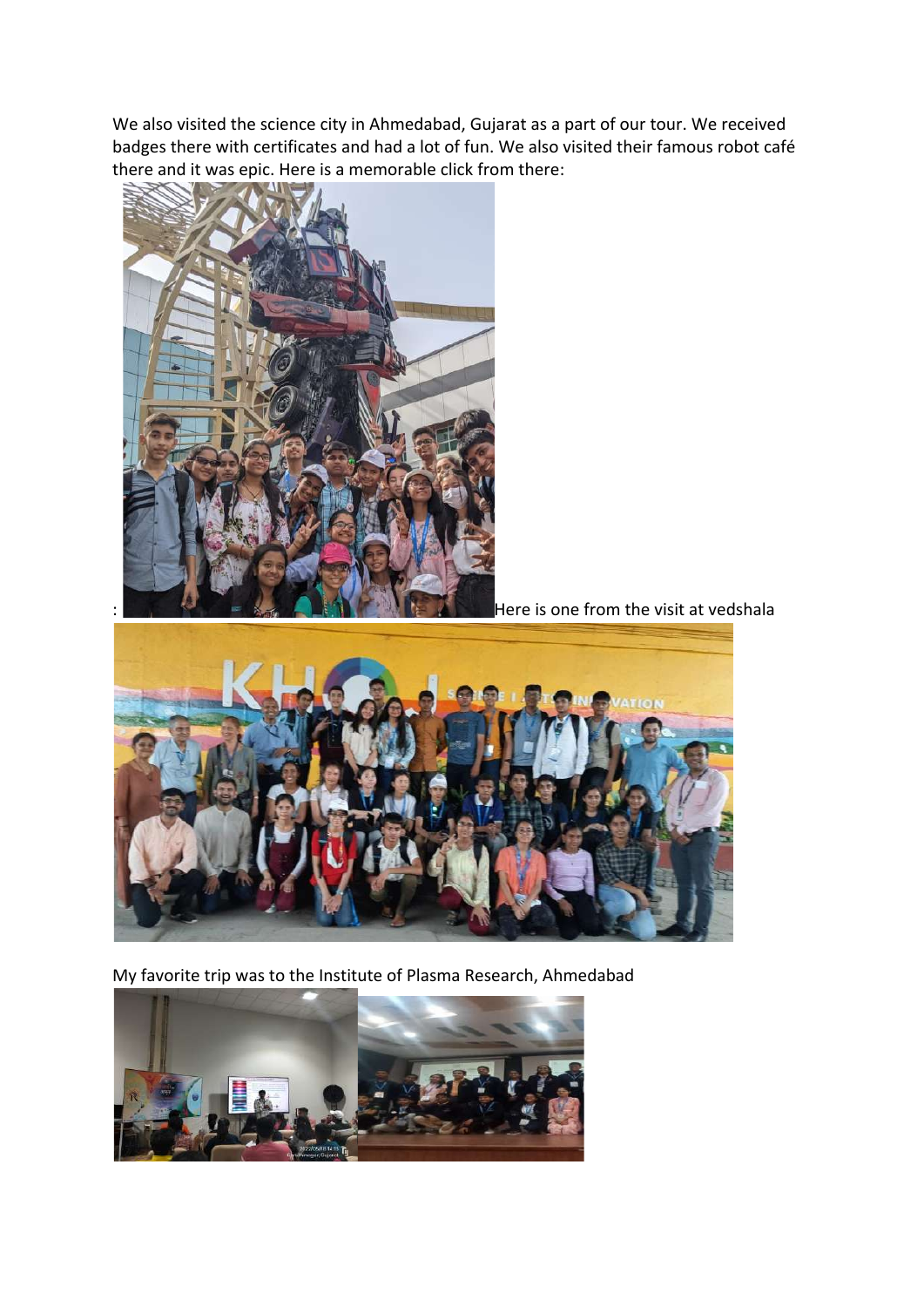At the lecture before the exciting visit. We got a chance to visit SST-1, we got to know about an interesting device called a tokamak which can store plasma for us to study it. SST-1 was one of the Tokamaks we saw, and it was amazing. We learned that it uses electric current in order to store the plasma, it revolves around the main solenoid in a taurus like shape. We saw interesting instruments like the **Jacob's ladder** which used plasma running up on two electrodes to create a ladder like effect. We saw a beautiful **plasma lamp,** A machine using beautiful streaks of plasma enclosed in a glass insulator. A machine recycling all kinds of waste using plasma. We saw how plasma nitriding occurs, how intricately nitrogen plasma is used to enhance the hardness and durability of a metal structure. It was all a sight to behold. We learned that superconductors like niobium titanium, when cooled down to an extreme temperature with liquid helium, can be used for its magnetic properties, which is also used in the SST 1. Due to it having almost no resistivity, it doesn't heat up easily and works very efficiently, much easier to use and more efficient than an ordinary copper wire.

We visited a satellite integration unit too, a clean room (a room kept extremely clean to assemble satellite parts ):



To conclude this chapter (in Ahmedabad) , A picture with Ram Rajak Sir :

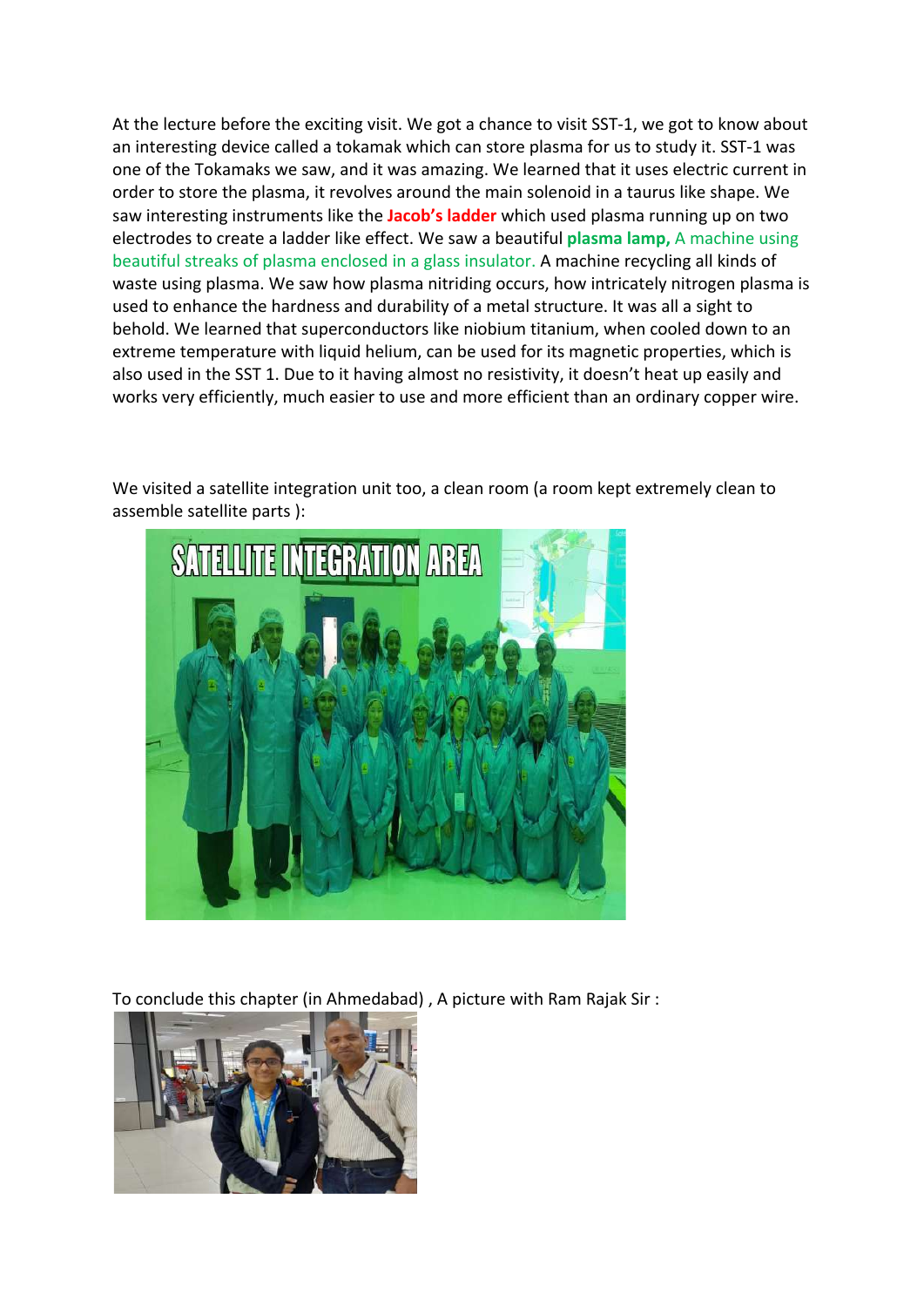New Chapter – Shar (Srihari Kota high altitude range)

IMPORTANT EVENTS THAT HAPPENED – MET S SOMNATH SIR (CHAIRMAN OF ISRO) WITNESSED RH 200 ROCKET LAUNCH (ROHINI 200) HAD A PERSONAL INTERACTION WITH SHAR DIRECTOR, AND YUVIKA VISION PLANNER ALEX SIR MET DIRECTORS OF ALL 5 CENTERS WENT TO THE ROCKET LAUNCH VIEWING STATION WHERE THE PRIME MINISTER

WITNESSES ROCKET LAUNCHES, HAD A CHANCE TO SIT WITH THE DIRECTORS AT THE PM'S SEAT.



WITH NILESH DESAI SIR (DIRECTOR, SAC)



WITH HIREN SIR, SAC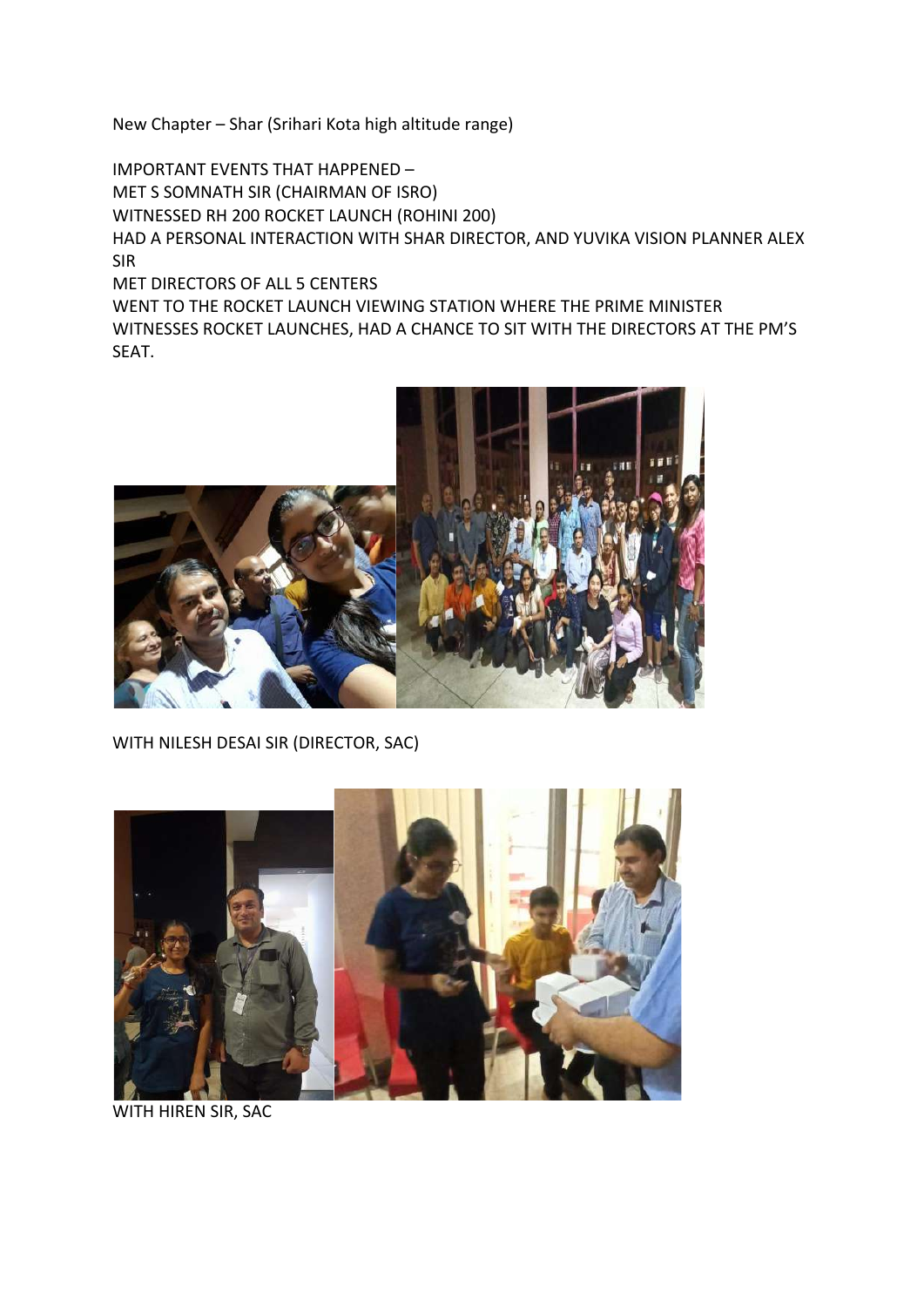

WITH CM NAGRANI SIR, TISA RAM SIR



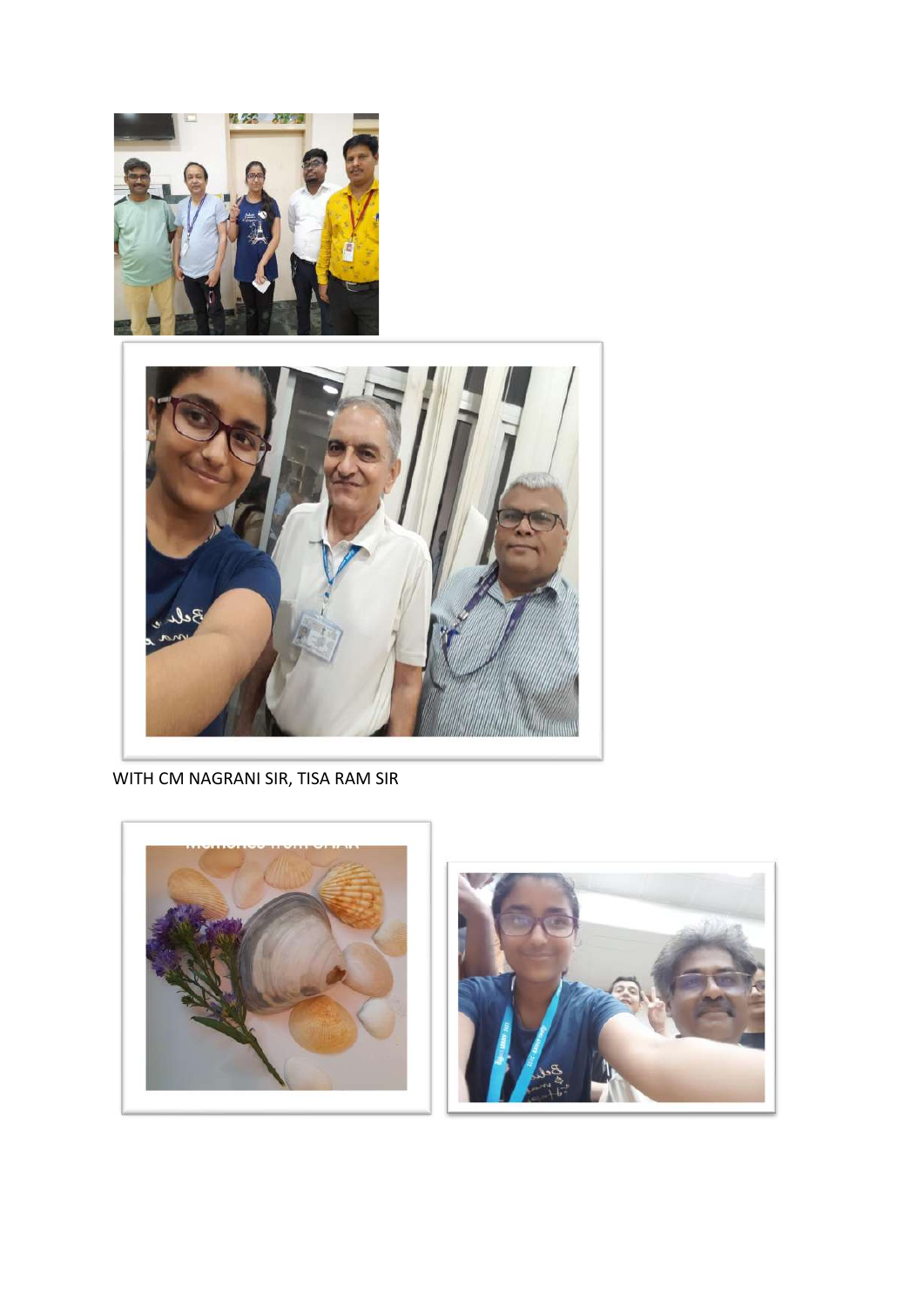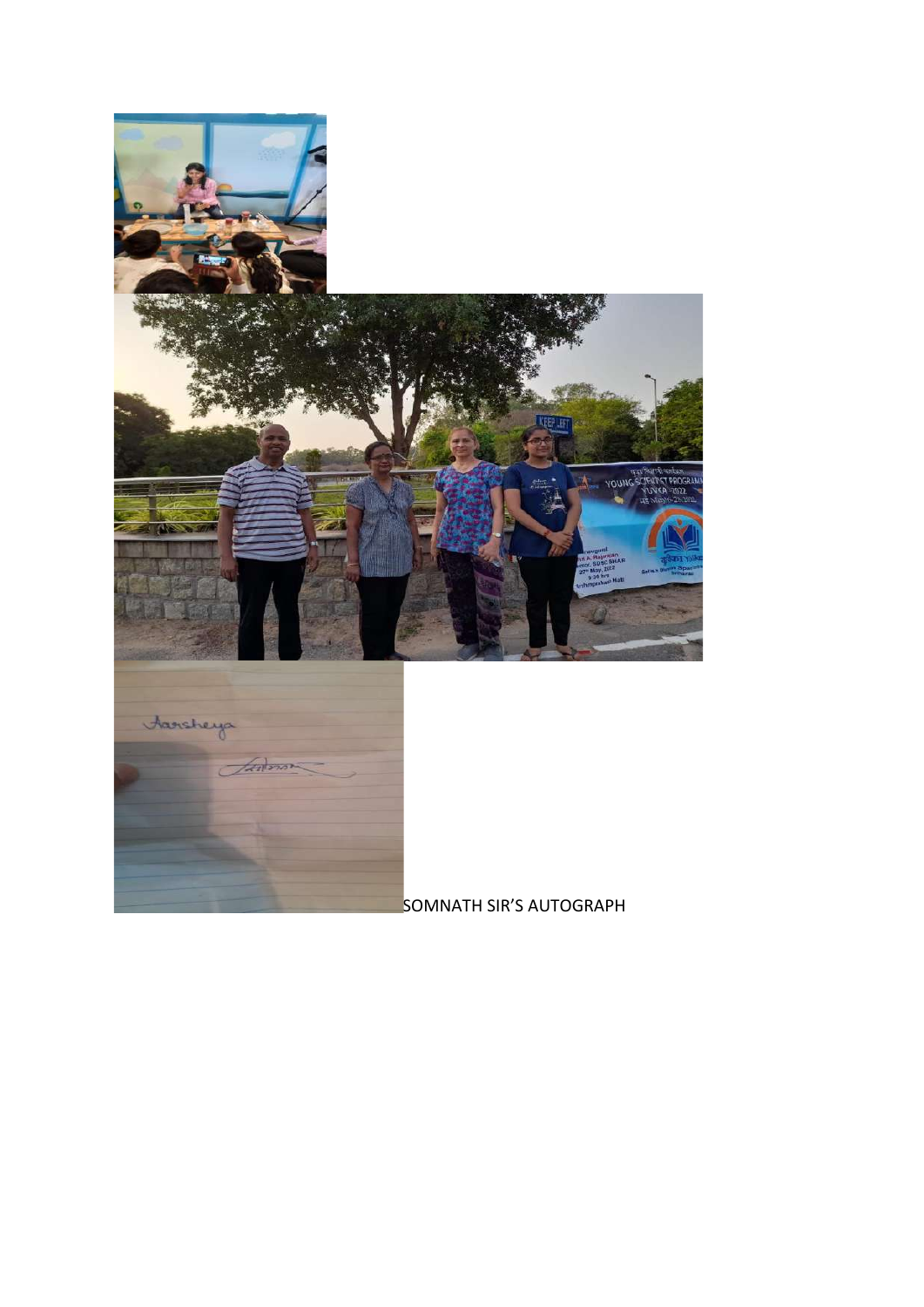